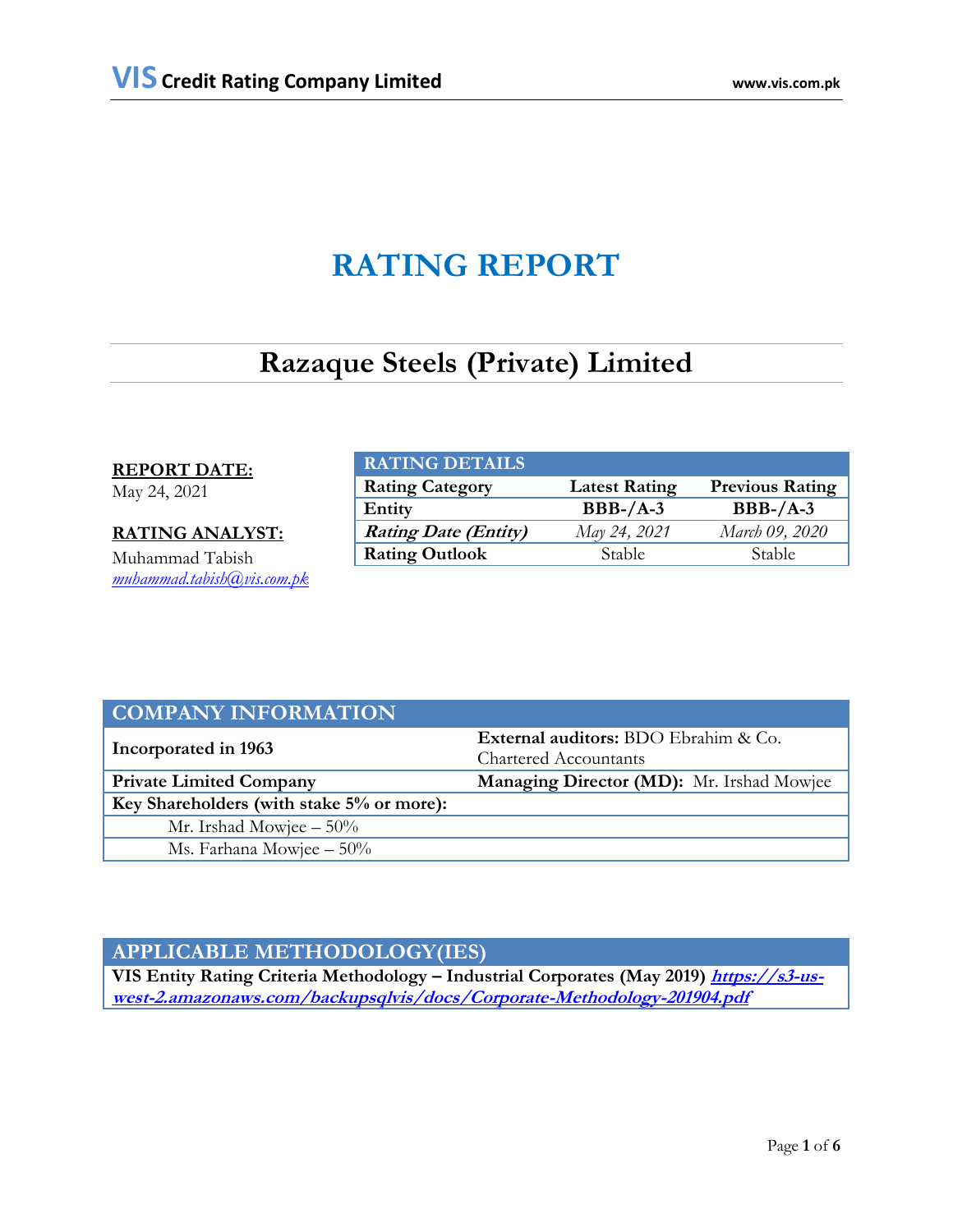## **Razaque Steels (Private) Limited**

### **OVERVIEW OF THE INSTITUTION**

*Razaque Steels (Private) Limited (RSPL) was incorporated on 18th July 1963 as a Private Limited Company under the Companies Ordinance 1984. The company is primarily engaged in the manufacturing and sale of steel bars and billets with its registered head office based in Karachi, Pakistan.*

#### **Directors' Profile**

*Mr. Irshad Mowjee has been associated with the family business as the Managing Director since 2006. He is a B.A (Hons) in Economics from City of London Polytechnic and also holds MBA degree from Imperial College, University of London.*

*Ms. Farhana Mowjee is the Director and has been associated with the company since 1991. Prior to joining RSPL; she has served as a Manager in Ernst and Young (UK). She holds a Bachelors of Arts (Hons) in Philosophy from University College London. She also completed her Chartered Accountancy Training and Qualification in 1988 in UK.*

# **RATING RATIONALE**

Razaque Steels (Private) Limited (RSPL) stands amongst the small-sized players in the long steel industry with the installed capacity of billets and reinforcement bars (rebars) at 50,000MTs and 48,000MTs, respectively. It is a family owned business and has a strong track record of operations since its founding more than five decades ago. The company over the years has primarily remained focused towards catering to corporate clients.

RSPL has two production facilities; Unit-A (Re-rolling Mill) and Unit-B (Billets facility acquired from Faizan Steel Group on a long-term operating lease) located at S.I.T.E-Karachi and Hub-Balochistan, respectively. Energy requirement of both facilities is met through dedicated feeders which ensure uninterrupted full load power supply.

Capacity utilization of bars stood lower at 79% in the outgoing fiscal year on account of plant being shut down for 51 days due to pandemic-induced slowdown in demand. This resulted in operational challenges for all industry players. However, given subsequent economy recovery and favorable outlook for construction industry, RSPL's plants are currently operating at nearly full capacities. Moreover, Unit-A underwent upgradation during the plant closure period for efficiency enhancement which resulted in stated re-rolling capacity to increase from 40,000MTs to 48,000MTs. Going forward, management has planned to further improve capacity through eliminating production bottlenecks and gradual automation of the machinery.

### **Key Rating Drivers**

### **Positive demand outlook and low interest rate environment has lowered industry's business risk profile. Significant duty protection provided the added support.**

LSM sector grew by 7.45% (as per PBS) in 8MFY'21 amid third wave of Covid-19 pandemic. Specifically, billets manufacturing during the same period witnessed a notable increase of 34.5% which exclusively indicates sharp pick-up in demand. With GoP entering into its last two years term, infrastructure spending is expected to pick up which would drive industry demand going forward; particularly from GoP's PSDP allocation, CPEC related projects, Naya Pakistan Housing Scheme, Construction Sector Package. This along with lower interest regime would serve as an added stimulant. Nevertheless, downside risk, in the short-tern, remains elevated on account of third wave.

Business risk of the long steel sector is considered as high given its fragmented and competitive nature accompanied by sensitivity to exchange rate & interest rate changes and price volatility of raw material. For RSPL, the core raw material is scrap metal which comprises around two-third of the manufacturing cost. However, the sector continues to be supported by strong sovereign protection through import tariffs like  $\sim$  39% (RD of 15%; ADD of 24%) and  $\sim$  49.5% (RD of 30%, ADD of 19.15%) duty on Chinese imported billets and rebars, respectively.

#### **Despite pandemic-induced slowdown, topline continues to witness a growth trend on account of volumetric growth and higher rebar prices.**

RSPL's topline can be categorized into two products i.e. Deformed Bars' (DBs) and 'Billets', with the latter being a semi-finished raw material product sold (when produced in excess) to other long steel producers for conversion to bars. DBs constitute more than four-fifth of topline while the remaining is contributed by billet sales.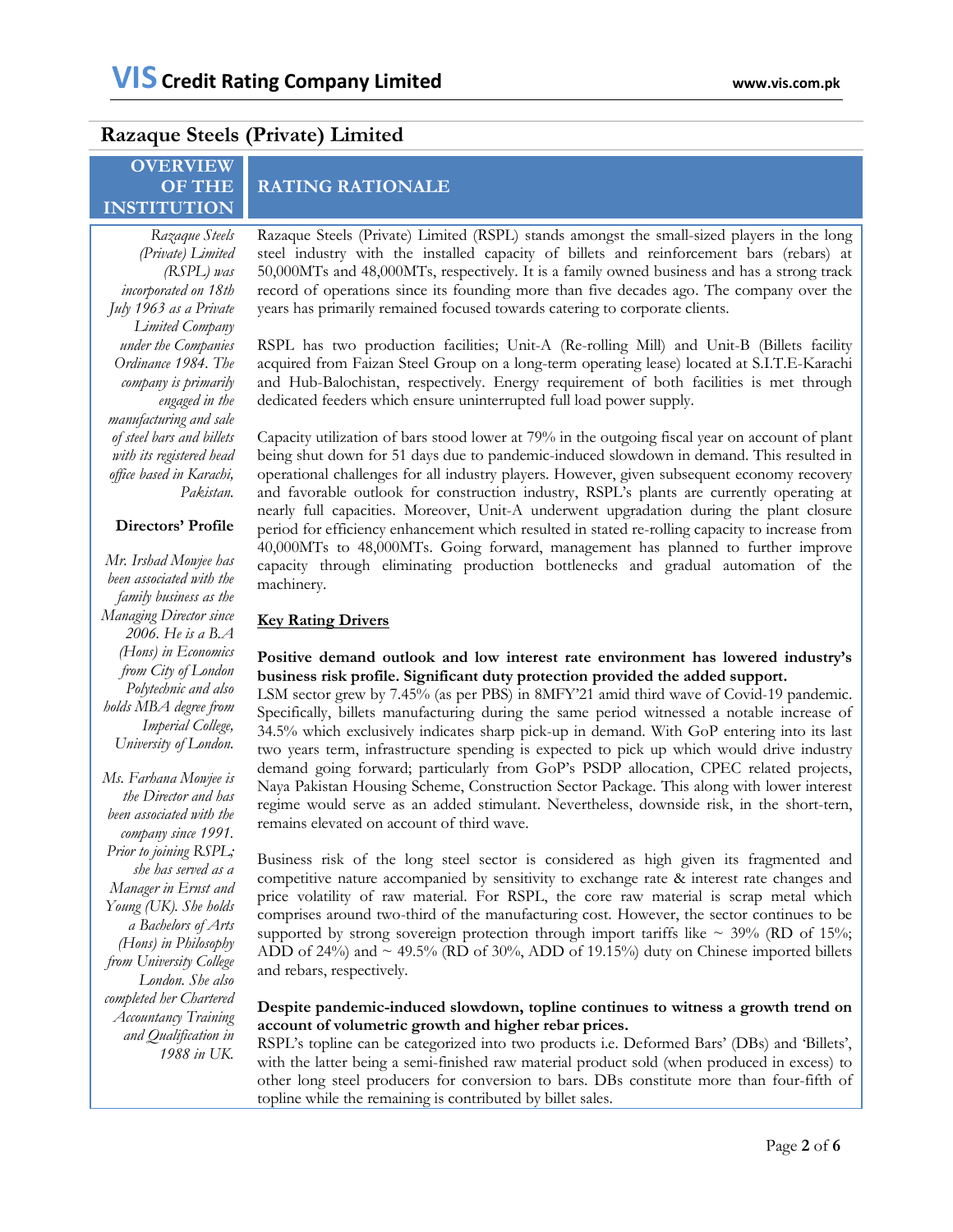Topline of the company posted a 5-Year CAGR of 11% while crossing the Rs. 4b mark in FY20. The year-on-year uptick of  $\sim$ 9% in sales was mainly attributable to volumetric growth in DBs while average selling prices dropped by  $\sim 6\%$ . The local rebar prices have recouped in the ongoing year on account of hike in international raw material prices. In 9M'FY21, RSPL recorded sales of Rs. 3.8b. Going forward, sales growth would be a function of gradual increase in production capacity and improved rebar prices.

#### **Gross margins have improved yet remain on the lower side. Higher reliance on borrowings adversely impacts the net margins**

Gross margins have trended upwards (HFY21: 7.1%; FY20: 6.6%; FY19: 4.5%) as a result of backward integration of operations and efficient scrap procurement. The margins yet remain on the lower side and compare unfavorably to industry peers. This is mainly due to the long distance between melting and re-rolling units which translates in to higher transport and reheating expenses. Fuel & power costs stood higher by ~35% in FY20. Going forward, management expects margins to improve on the back of increasing reliance on local scrap procurement.

Administrative overheads stood around prior year's level whereas selling and distribution expense grew considerably. The heavy rains in the outgoing year caused the boundary wall to collapse and such disruptions along with the higher reliance on borrowings adversely impacted bottom-line as the company registers two consecutive years of pre-tax losses.

#### **Low equity base and increased debt utilization resulted in elevated leverage indicators.**

Equity base has largely remained stagnant due to depressed profitability. Debt profile is short term in nature with total debt amounting to Rs. 1.2b at end-HFY21. In recent years, higher working capital requirements has necessitated increase in utilization of short-term debt. Consequently, leverage and gearing ratios have increased on a timeline basis.

Besides increased debt utilization, loan from sponsor was increased from Rs. 38m in FY18 to Rs. 204m in HFY21. At present, RSPL's adjusted gearing & leverage (loan from sponsor treated as equity) remain within the threshold for the assigned rating. However, growing working capital requirements may continue to increase leverage indicators going forward.

#### **Increased working capital cycle has stressed company's operating cash flows.**

During the period under review, delayed payments from customers has affected the company's working capital cycle. Thus, increasing the borrowing requirement to fund the same. Given the two-fold increase in interest cost paid, FFO (in absolute terms) has turned negative in the outgoing year.

The company's trade debts amounted to Rs. 986.3m, which represents around one-third of total asset base. Of total trade debts, around two-fifth is outstanding for a period of more than 90 days constituting about 42% of the company's adjusted equity. Current ratio was reported at 1.13x (FY20: 1.14x; FY19: 1.18x) at end-HFY21.

#### **Corporate governance framework has significant room for improvement**

Overall board structure and oversight has room for improvement through induction of independent directors, greater discussion on future strategy along with improvisation in internal control framework. Development and documentation of a formal succession plan is also considered important. Moreover, there are considerable concerns and improvement areas highlighted in the management letter which need to be addressed, going forward.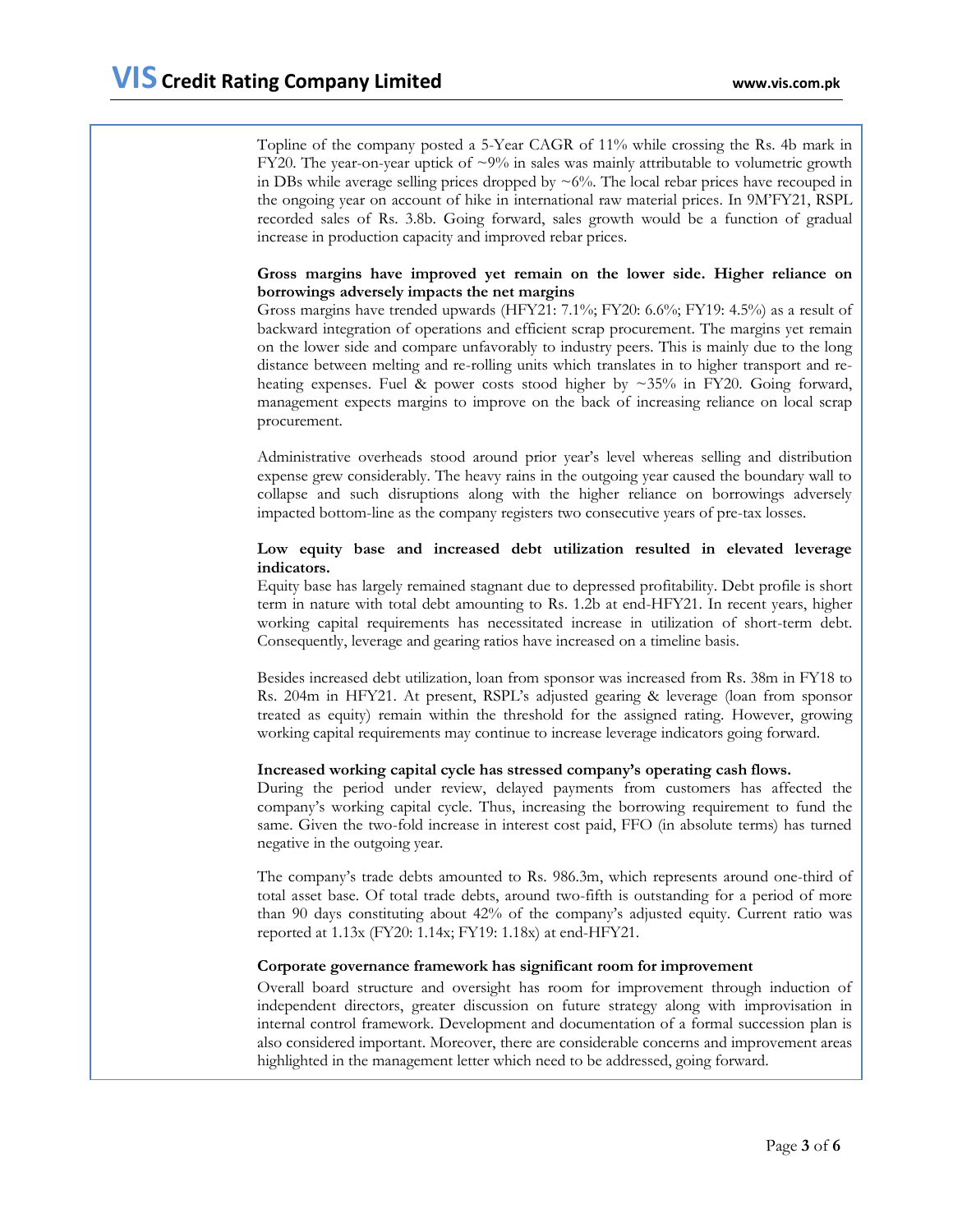# **Razaque Steels (Private) Limited Appendix I**

|  | Annendix |  |
|--|----------|--|
|  |          |  |

| <b>FINANCIAL SUMMARY</b>          |             |             |             | (amounts in PKR millions) |             |             |
|-----------------------------------|-------------|-------------|-------------|---------------------------|-------------|-------------|
| <b>BALANCE SHEET</b>              | <b>FY15</b> | <b>FY16</b> | <b>FY17</b> | <b>FY18</b>               | <b>FY19</b> | <b>FY20</b> |
| <b>Fixed Assets</b>               | 257.1       | 282.8       | 349.2       | 517.4                     | 629.5       | 655.6       |
| Stock-in-Trade                    | 251.2       | 458.2       | 254.8       | 838.8                     | 850.2       | 615.1       |
| <b>Trade Debts</b>                | 318.9       | 295.2       | 264.5       | 421.0                     | 690.4       | 814.4       |
| <b>Cash &amp; Bank Balances</b>   | 54.1        | 1.1         | 1.2         | 5.2                       | 3.5         | 2.3         |
| <b>Total Assets</b>               | 955.5       | 1,200.4     | 1,088.1     | 2,215.3                   | 2,552.9     | 2,551.6     |
| <b>Trade and Other Payables</b>   | 285.2       | 342.4       | 285.6       | 315.4                     | 189.6       | 211.7       |
| Long Term Debt                    |             |             |             |                           |             | 16.3        |
| <b>Short Term Debt</b>            | 132.9       | 252.5       | 126.2       | 1,037.0                   | 1,150.3     | 1,096.2     |
| <b>Total Debt</b>                 | 132.9       | 252.5       | 126.2       | 1,037.0                   | 1,150.3     | 1,112.5     |
| <b>Total Equity</b>               | 363.2       | 435.7       | 458.0       | 561.3                     | 617.7       | 618.1       |
|                                   |             |             |             |                           |             |             |
| <b>INCOME STATEMENT</b>           |             |             |             |                           |             |             |
| <b>Net Sales</b>                  | 2,557.8     | 2,443.4     | 1,995.4     | 3,224.0                   | 3,944.7     | 4,313.2     |
| <b>Gross Profit</b>               | 137.6       | 120.1       | 125.9       | 209.2                     | 176.1       | 286.1       |
| <b>Profit Before Tax</b>          | 65.4        | 128.5       | 70.1        | 146.9                     | (3.5)       | (4.8)       |
| Profit After Tax                  | 35.7        | 72.5        | 42.3        | 103.3                     | (6.1)       | 0.4         |
|                                   |             |             |             |                           |             |             |
| <b>RATIO ANALYSIS</b>             |             |             |             |                           |             |             |
| Gross Margin (%)                  | 5.4%        | 4.9%        | 6.3%        | 6.5%                      | 4.5%        | 6.6%        |
| Net Margin                        | $1.4\%$     | $3.0\%$     | $2.1\%$     | 3.2%                      | $-0.2%$     | 0.01%       |
| <b>Net Working Capital</b>        | 270.2       | 310.2       | 277.6       | 295.7                     | 985.5       | 985.9       |
| Trade debts/Sales                 | 12.5%       | 12.1%       | 13.3%       | 13.1%                     | 17.5%       | 18.9%       |
| <b>FFO</b>                        | 1.0         | 41.5        | 46.2        | 131.8                     | 14.4        | (99.8)      |
| FFO to Total Debt (%)             | $0.7\%$     | 16.4%       | 36.6%       | 12.7%                     | $1.2\%$     | $-8.9\%$    |
| FFO to Long Term Debt (%)         | NA          | NA          | NA          | <b>NA</b>                 | NA          | NA          |
| Current Ratio (x)                 | 1.64        | 1.52        | 1.67        | 1.22                      | 1.18        | 1.14        |
| Debt Servicing Coverage Ratio (x) | 1.03        | 2.87        | 4.34        | 3.67                      | 1.13        | 0.47        |
| Gearing (x)                       | 0.37        | 0.58        | 0.28        | 1.85                      | 1.86        | 1.80        |
| ROAA (%)                          | 3.7%        | 6.7%        | 3.7%        | 6.3%                      | $-0.2%$     | 0.02%       |
| ROAE $(\%$                        | 9.8%        | 18.2%       | 9.5%        | 20.3%                     | $-0.99\%$   | 0.07%       |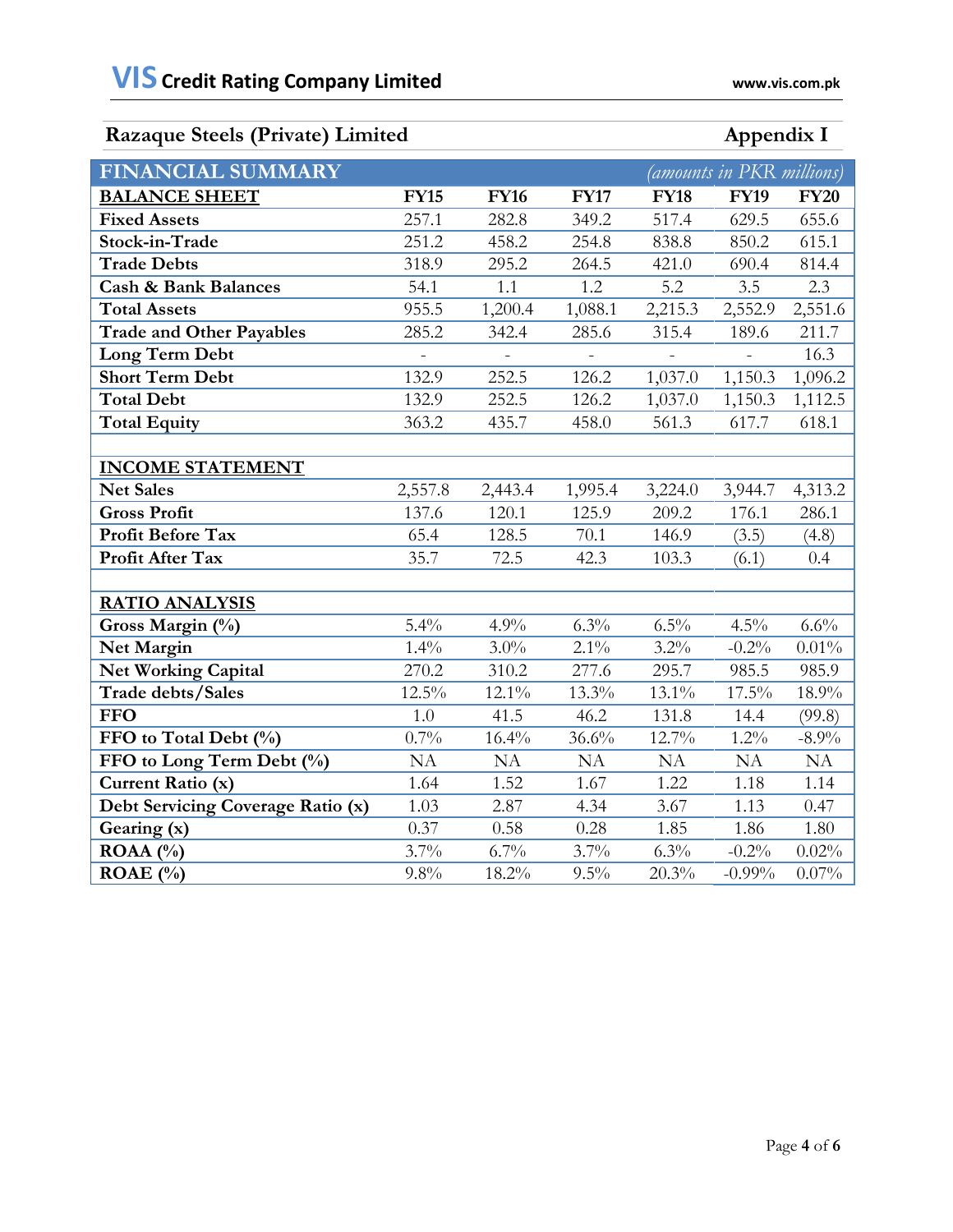# **ISSUE/ISSUER RATING SCALE & DEFINITION**

# **VIS** Credit Rating Company Limited

#### **RATING SCALE & DEFINITIONS: ISSUES / ISSUERS**

#### **Medium to Long-Term**

#### AAA

Highest credit quality; the risk factors are negligible, being only slightly more than for risk-free Government of Pakistan's debt.

#### AA+, AA, AA-

High credit quality; Protection factors are strong. Risk is modest but may vary slightly from time to time because of economic conditions.

#### $A+$ ,  $A$ ,  $A-$

Good credit quality; Protection factors are adequate. Risk factors may vary with possible changes in the economy.

#### **RRR+ RRR RRR-**

Adequate credit quality; Protection factors are reasonable and sufficient. Risk factors are considered variable if changes occur in the economy.

#### **BB+. BB. BB-**

Obligations deemed likely to be met. Protection factors are capable of weakening if changes occur in the economy. Overall quality may move up or down frequently within this category.

#### $B + B$ .  $B$ .

Obligations deemed less likely to be met. Protection factors are capable of fluctuating widely if changes occur in the economy. Overall quality may move up or down frequently within this category or into higher or lower rating grade.

#### CCC

Considerable uncertainty exists towards meeting the obligations. Protection factors are scarce and risk may be substantial.

CC A high default risk

 $\epsilon$ 

A very high default risk

D

Defaulted obligations

Rating Watch: VIS places entities and issues on 'Rating Watch' when it deems that there are conditions present that necessitate re-evaluation of the assigned rating(s). Refer to our 'Criteria for Rating Watch' for details. www.vis.com.pk/images/criteria\_watch. pdf

Rating Outlooks: The three outlooks 'Positive', 'Stable' and 'Negative' qualify the potential direction of the assigned rating(s). An outlook is not necessarily a precursor of a rating change. Refer to our 'Criteria for Rating Outlook' for details.www.vis.com.pk/ images/criteria\_outlook.pdf

(SO) Rating: A suffix (SO) is added to the ratings of 'structured' securities where the servicing of debt and related obligations is backed by some sort of financial assets and/or credit support from a third party to the transaction. The suffix (SO), abbreviated for 'structured obligation', denotes that the rating has been achieved on grounds of the structure backing the transaction that enhanced the credit quality of the securities and not on the basis of the credit quality of the issuing entity alone.

#### **Short-Term**

#### $A-1+$

Highest certainty of timely payment; Short-term liquidity, including internal operating factors and /or access to alternative sources of funds, is outstanding and safety is just below risk free Government of Pakistan's short-term obligations.

#### $A-1$

High certainty of timely payment; Liquidity factors are excellent and supported by good fundamental protection factors. Risk factors are minor.

#### $A-2$

Good certainty of timely payment. Liquidity factors and company fundamentals are sound. Access to capital markets is good. Risk factors are small.

#### $A-3$

Satisfactory liquidity and other protection factors qualify entities / issues as to investment grade. Risk factors are larger and subject to more variation. Nevertheless, timely payment is expected.

Speculative investment characteristics; Liquidity may not be sufficient to ensure timely payment of obligations.

 $\mathbf{C}$ 

Capacity for timely payment of obligations is doubtful.

(blr) Rating: A suffix (blr) is added to the ratings of a particular banking facility obtained by the borrower from a financial institution. The suffix (blr), abbreviated for 'bank loan rating' denotes that the rating is based on the credit quality of the entity and security structure of the facility.

'p' Rating: A 'p' rating is assigned to entities, where the management has not requested a rating, however, agrees to provide informational support. A 'p' rating is shown with a 'p' subscript and is publicly disclosed. It is not modified by a plus (+) or a minus (-) sign which indicates relative standing within a rating category. Outlook is not assigned to these ratings. Refer to our 'Policy for Private Ratings' for details. www.vis.com.pk/images/ policy ratings.pdf

'SD' Rating: An 'SD' rating is assigned when VIS believes that the ratee has selectively defaulted on a specific issue or obligation but it will continue to meet its payment obligations on other issues or obligations in a timely manner.

### **Appendix II**